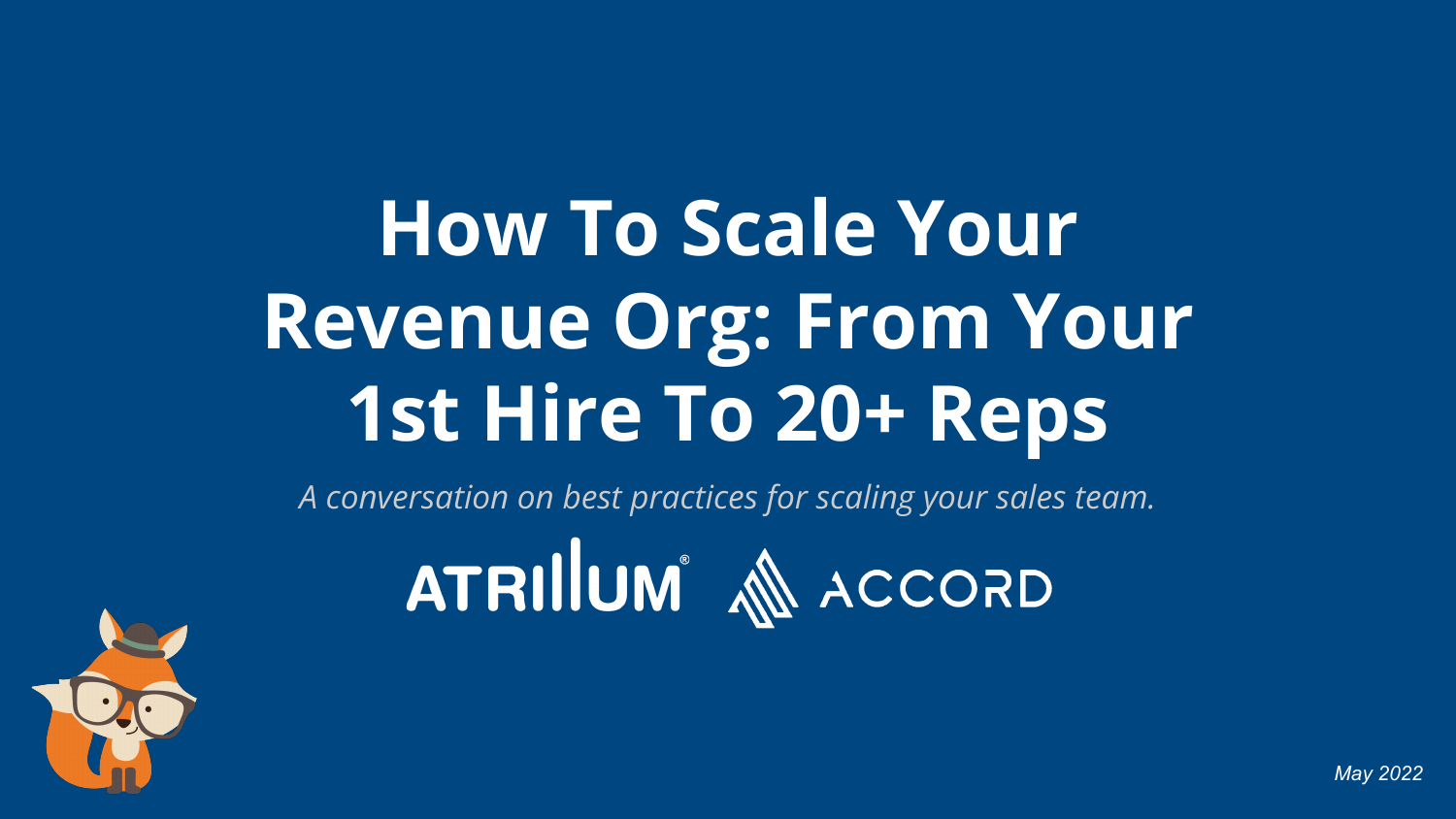# **What's on the agenda?**

- Introductions (5m)
- The different phases of scaling your revenue org (35m)
	- Proof of concept (lead gen, selling, closing, and onboarding)
	- Prove success for a team of teams (SDR, AE, and CSM)
	- Insert additional layers of management (2nd+ layer)
- Resources to continue your learning…(5m)



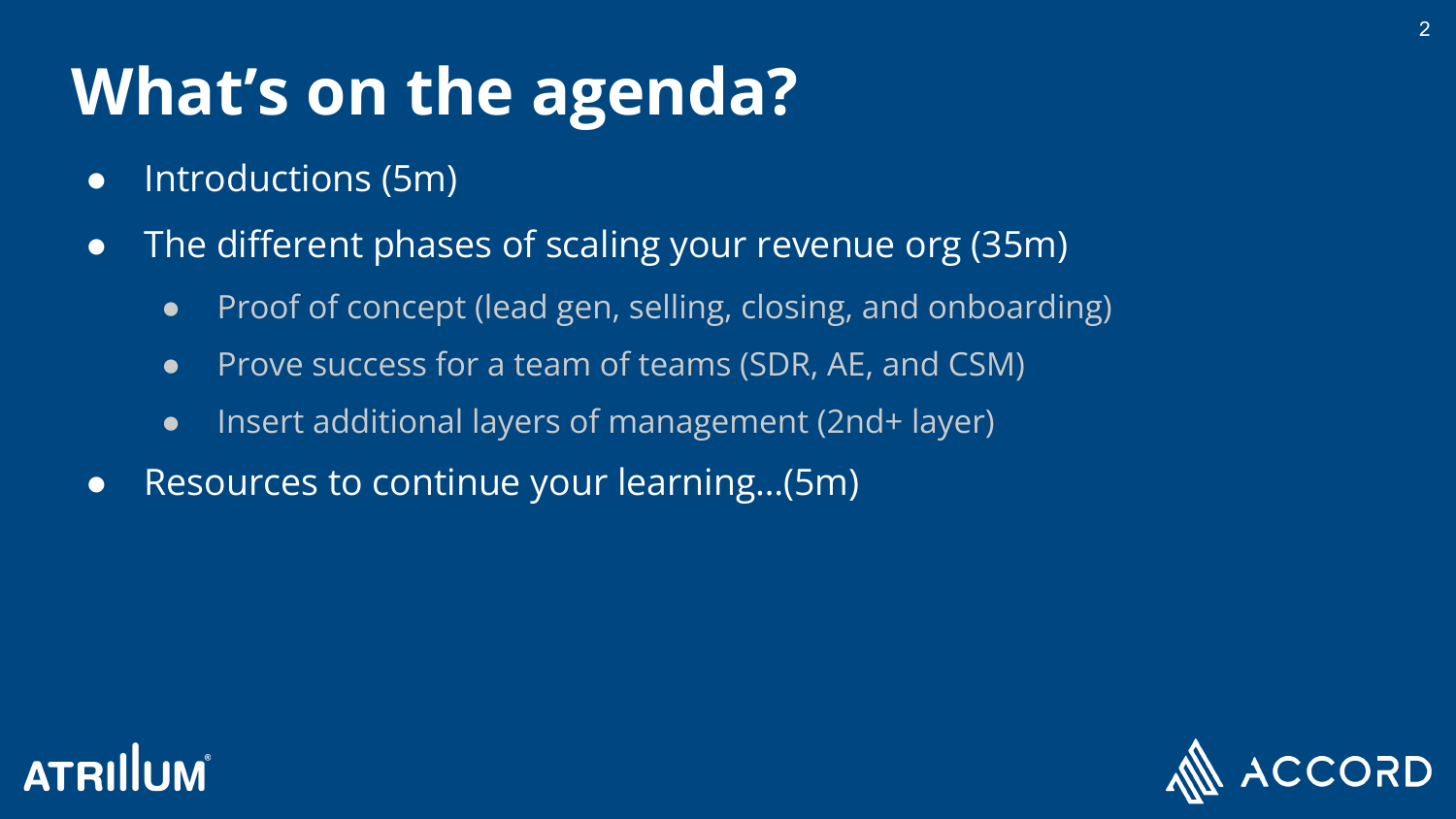## **Let's meet our speakers**



## **Pete Kazanjy** Co-Founder, CRO **Atrium**



## **Ross Rich** Co-Founder, CEO **Accord**



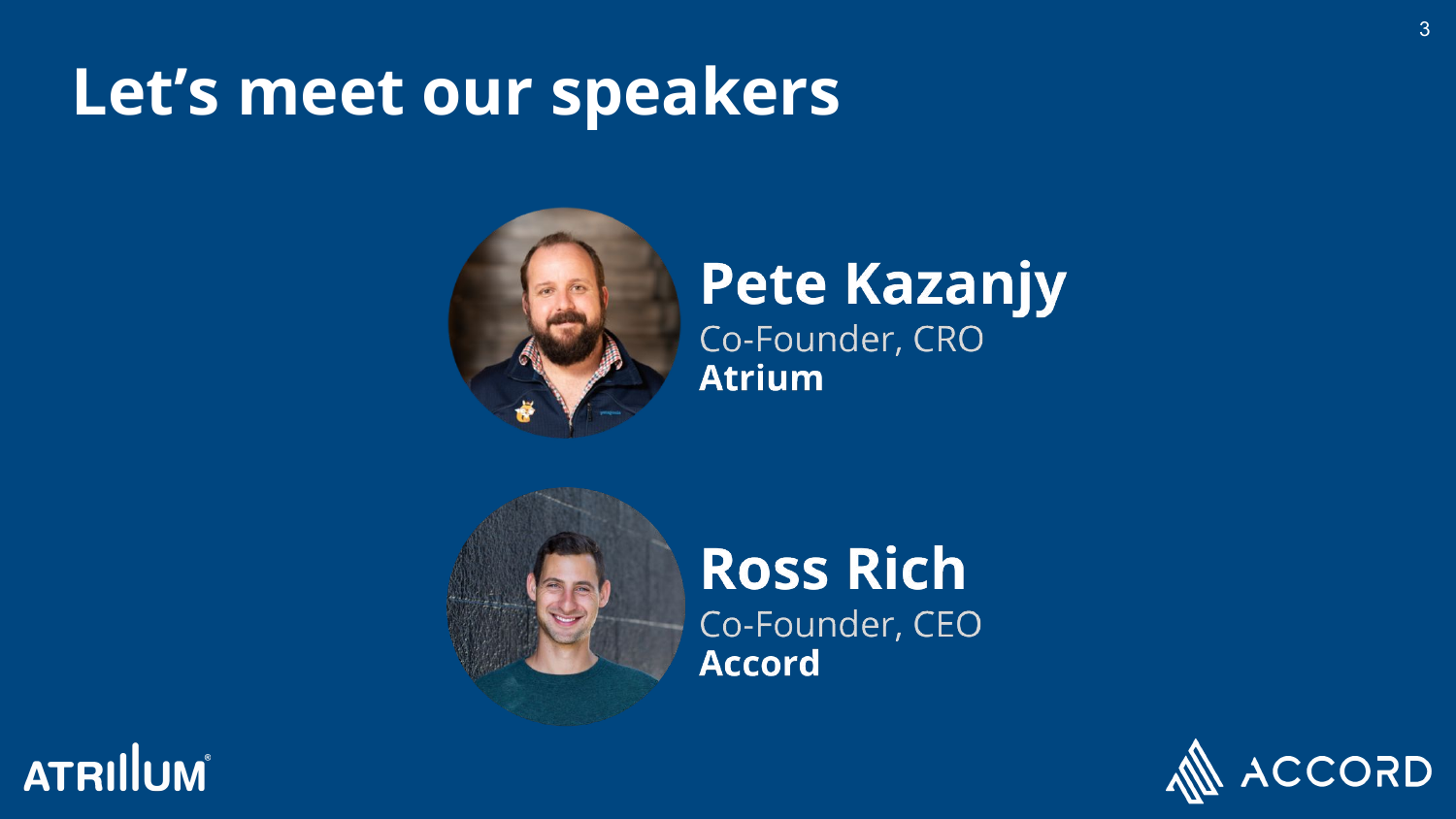# **Before we dive into the content…**

*What story are we telling today?*

**Phase 1**: How to prove the successful performance of **a complete unit of revenue production**, including lead gen, selling & closing, & onboarding

**Phase 2**: How to demonstrate the successful performance of **a full team of teams**; full complement of AE team, SDR team, CS team, working under one manager

**Phase 3**: How to clone that prior unit and get another platoon up to speed, typically involving **another managerial layer** 

## **ATRILUM**



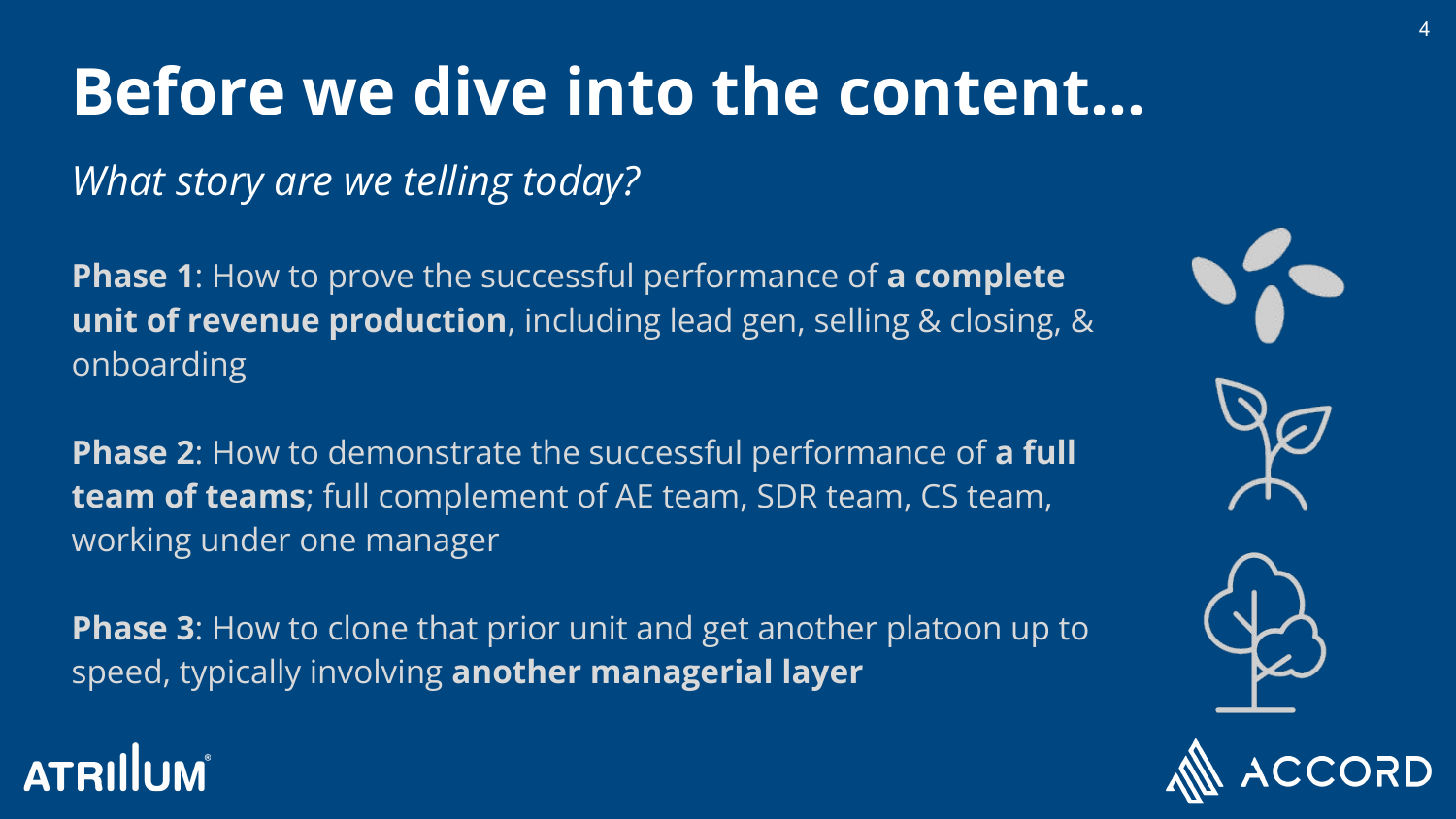

## **Can we make a mini sales team?**



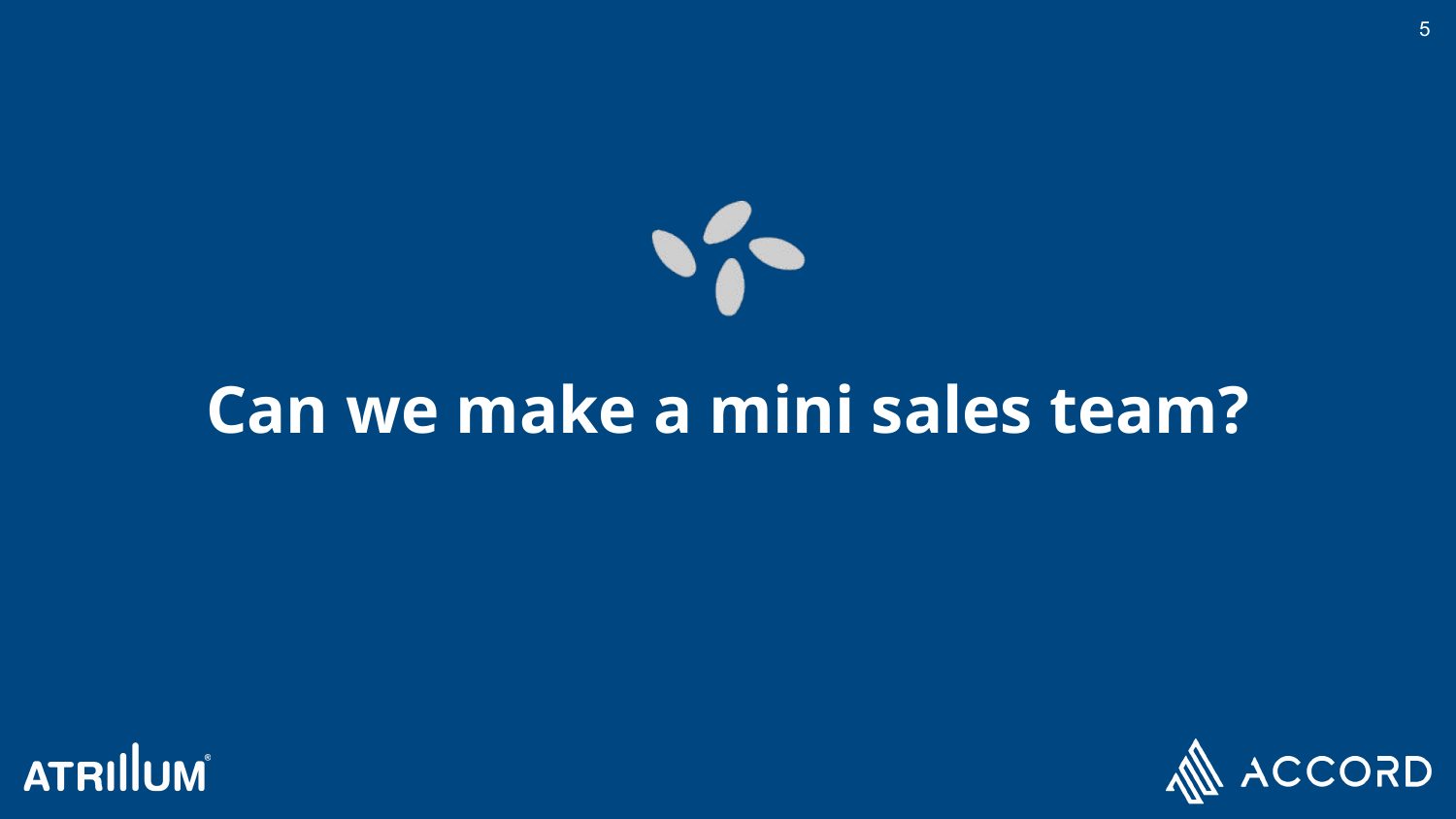## What's a mini sales team look like?

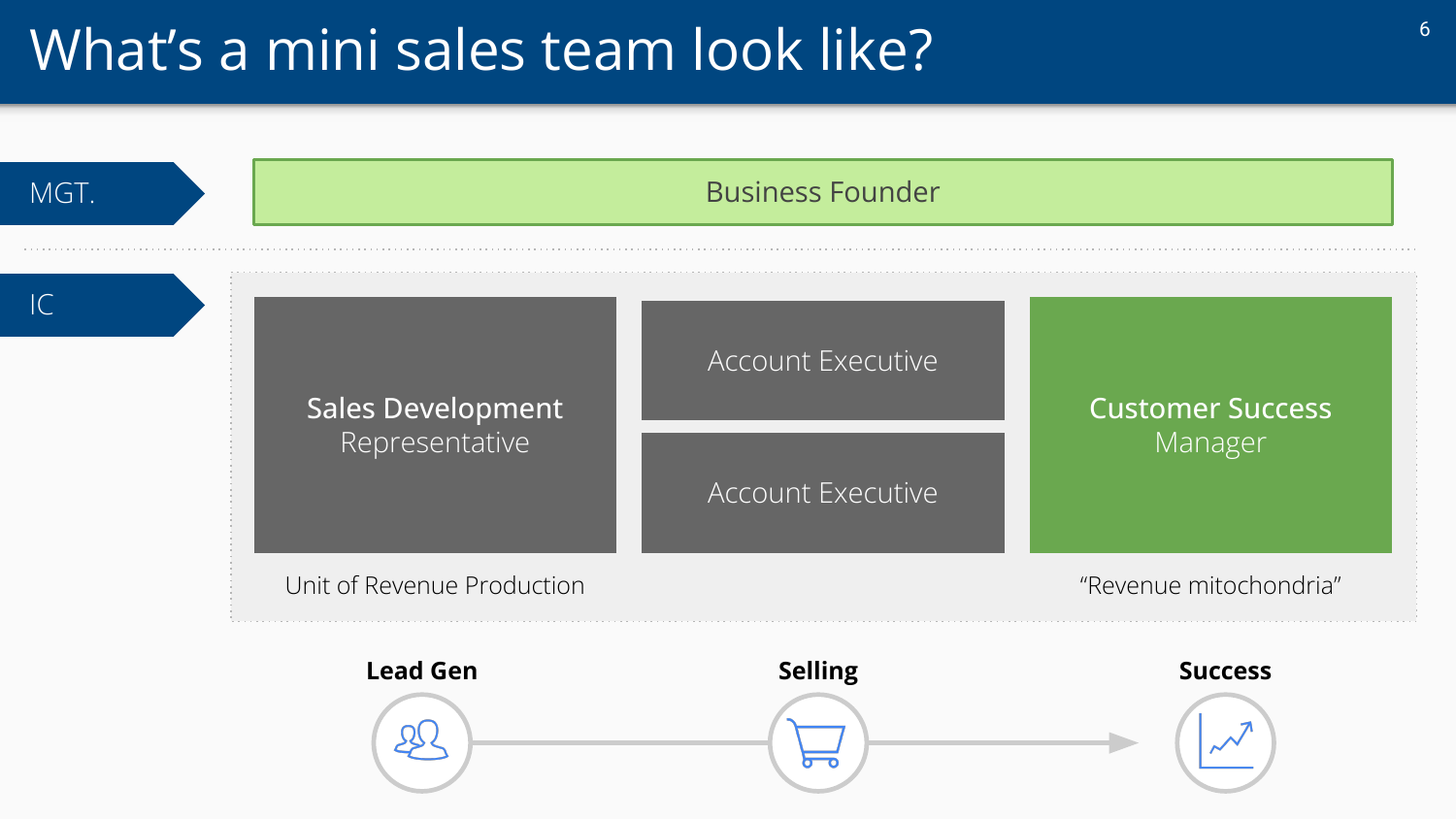### $\sqrt{2}$ **"How to" build a mini sales team**

*Prove successful performance of a complete unit of revenue production, including lead gen, selling & closing, & onboarding.*

- How do you know it's time for this phase?
- What should you look out for?
- Best practice examples



7

<https://bit.ly/no-ask-founding-sales>



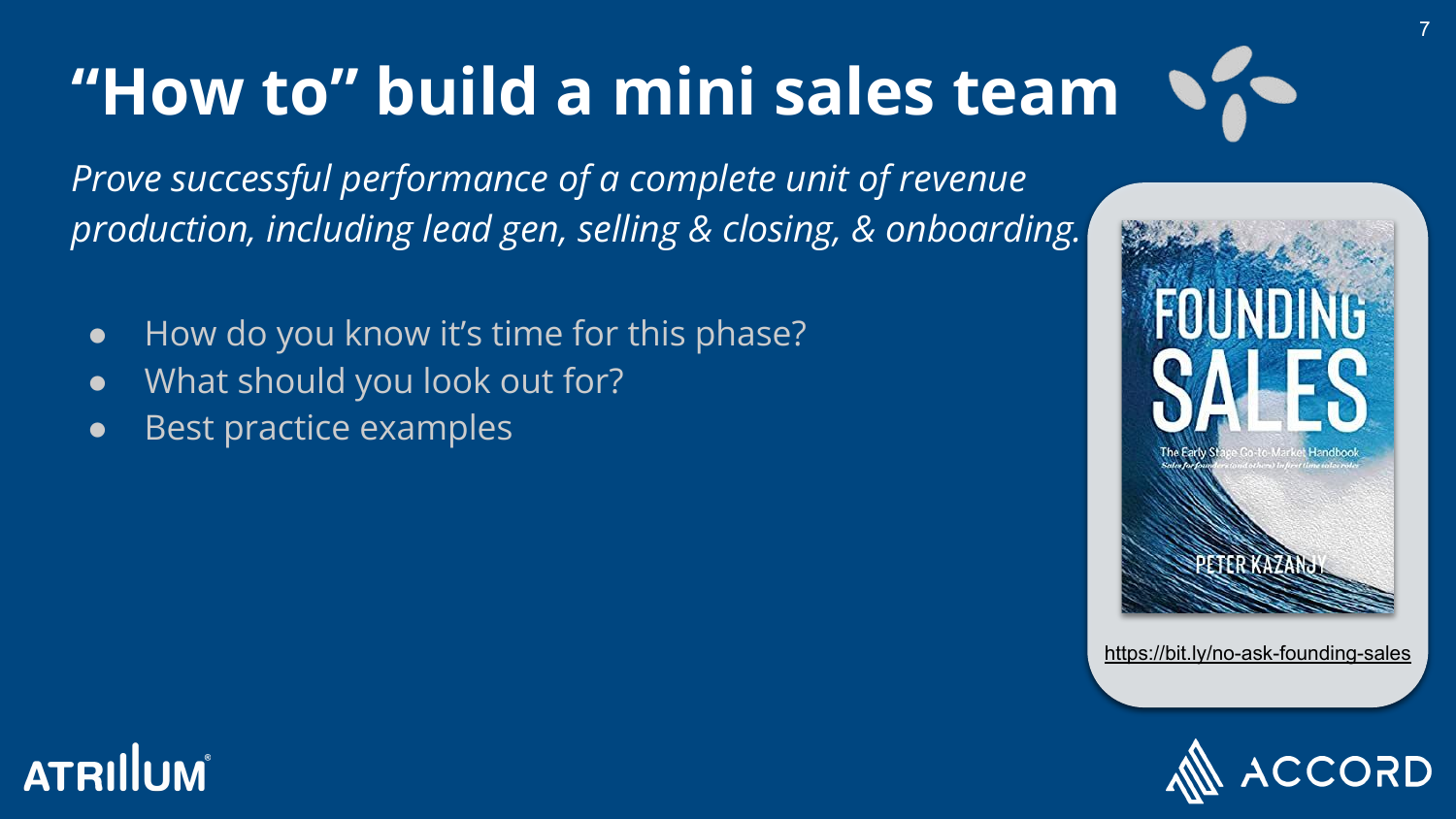

## **Can we max out an initial sales team?**



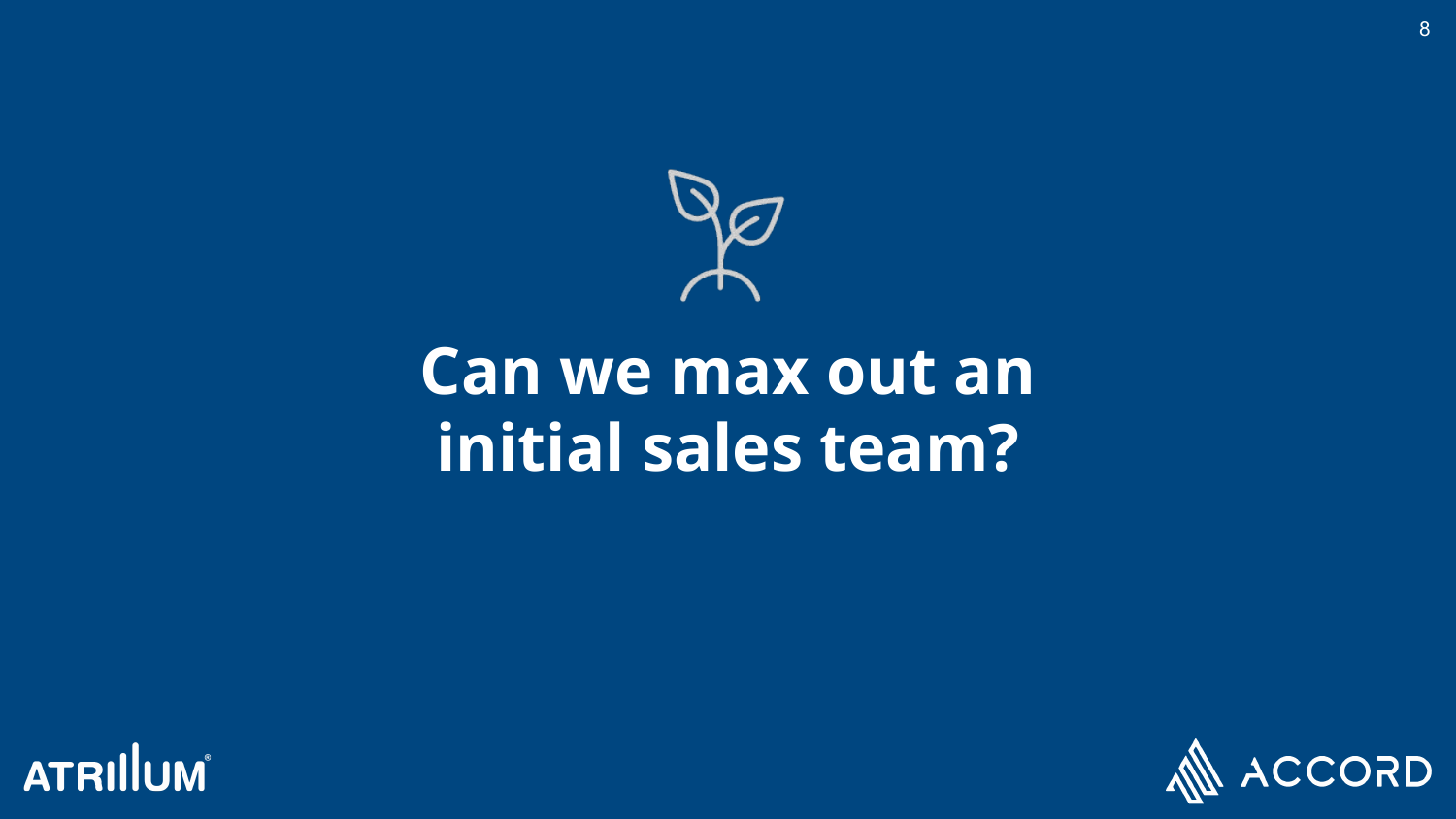## What's a team of teams look like?

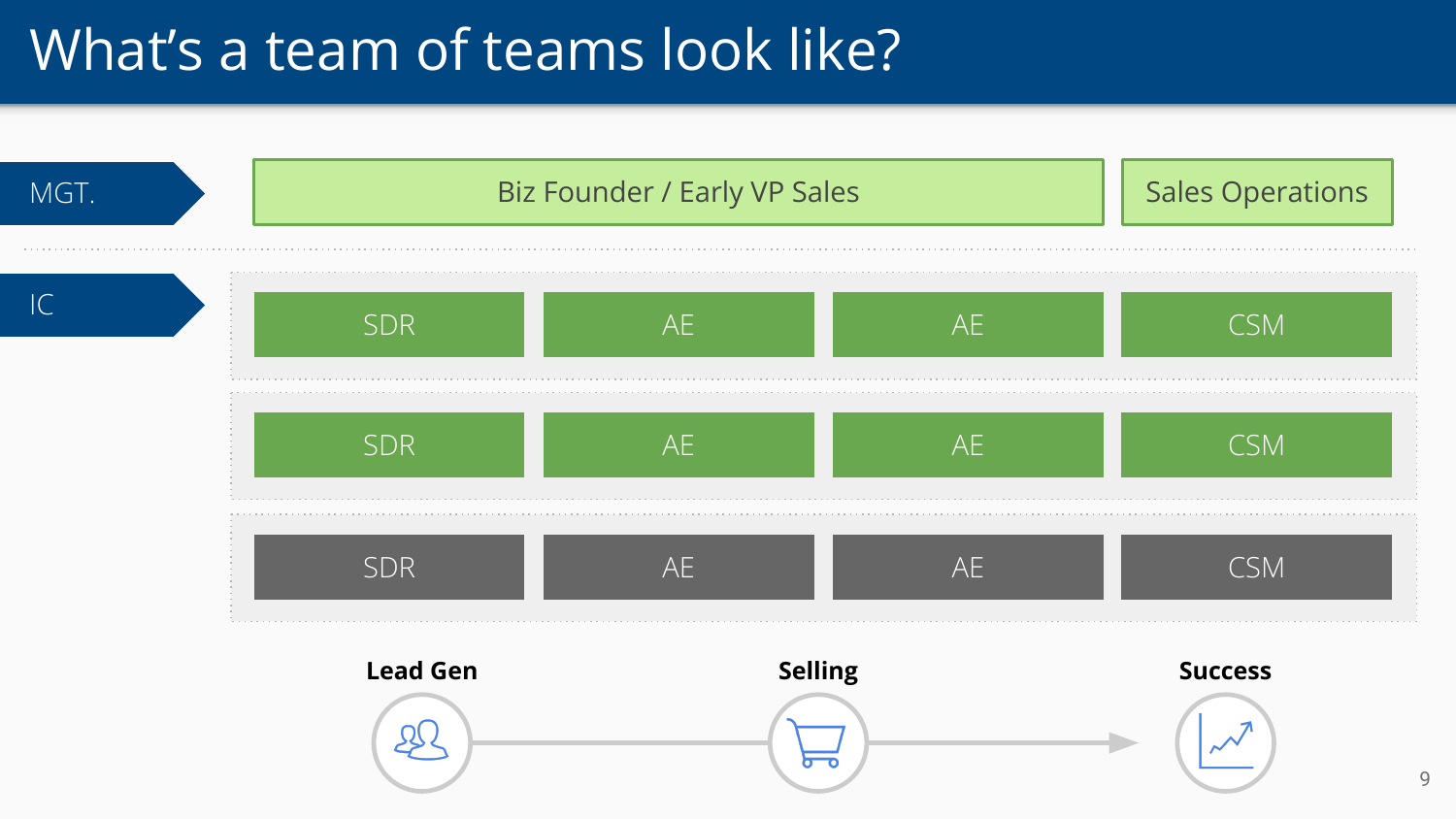# **"How to" max out an initial team**



*Demonstration of the successful performance of full team of teams. SDR, AE, and CS teams working under one manager.*

- How do you know it's time for this phase?
- What should you look out for?
- Best practice examples



<https://bit.ly/sales-leader-survival-kit>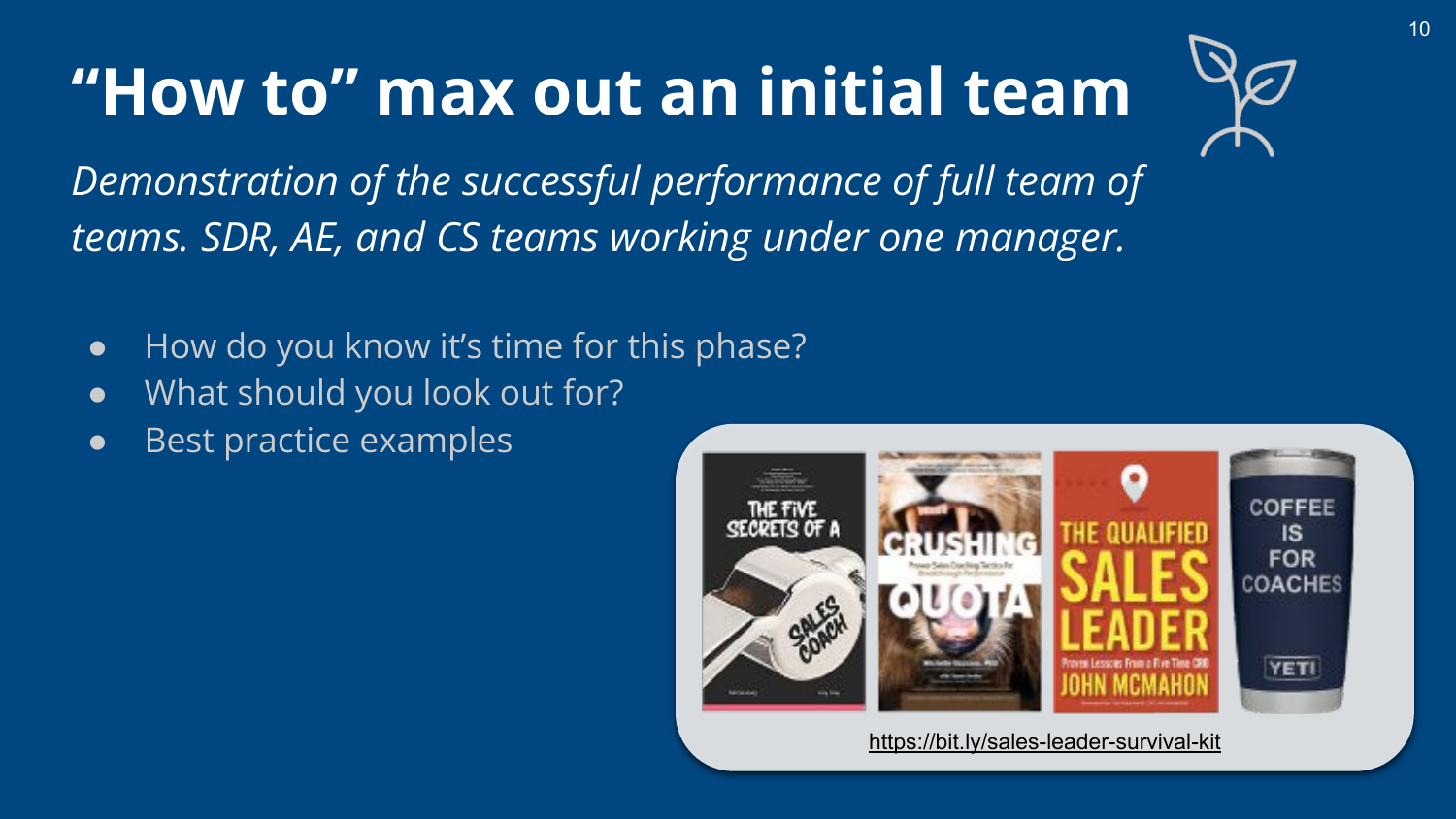

# **Can we make a successful team of teams?**



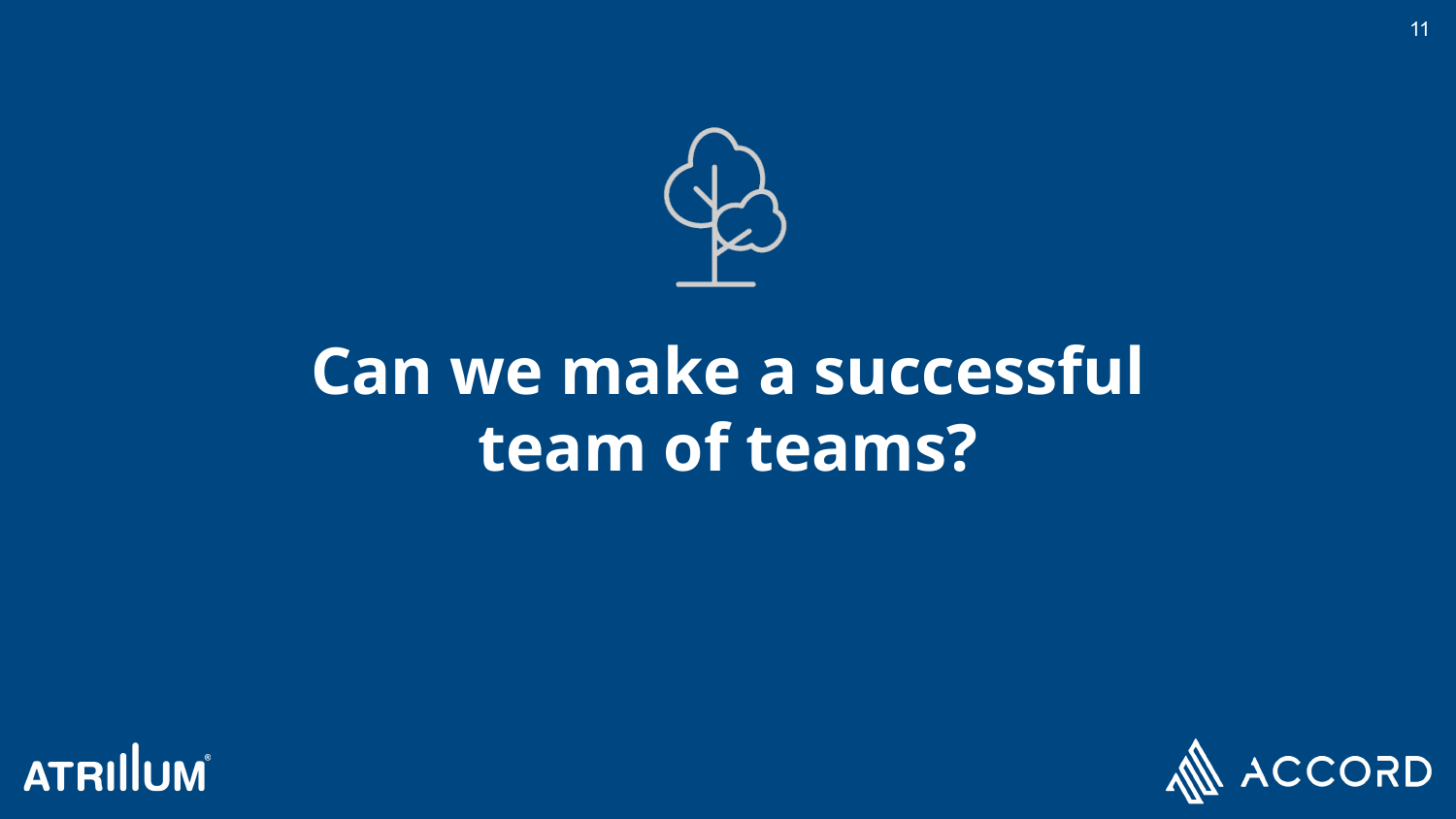## What does 2nd level mgrs look like?

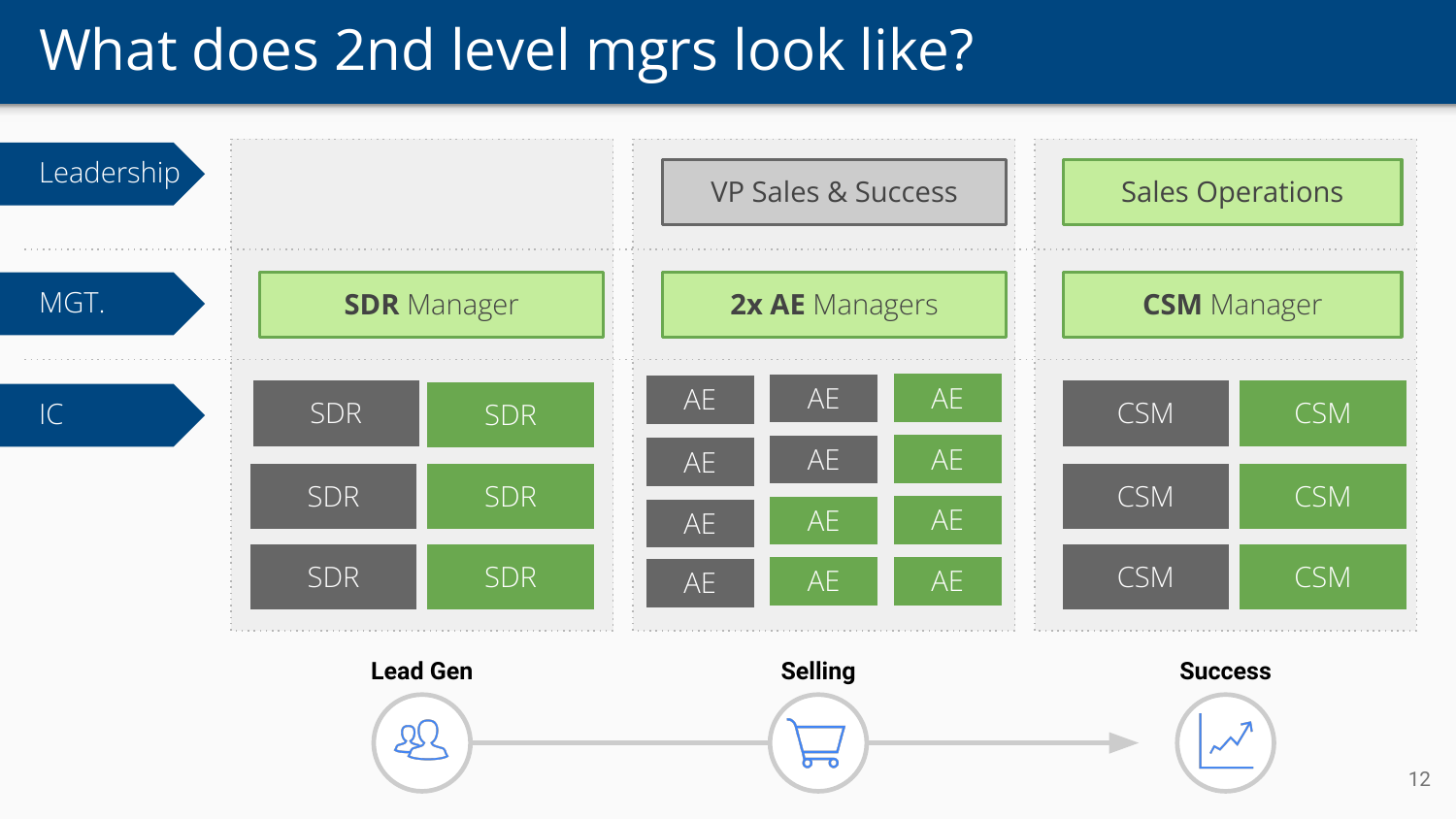# **"How to" hire 2nd level mgrs**



*Demonstration of the successful performance of full team of teams. SDR, AE, and CS teams working under one manager.*

- How do you know it's time for this phase?
- What should you look out for?
- Best practice examples



<https://bit.ly/sales-management-survival-kit>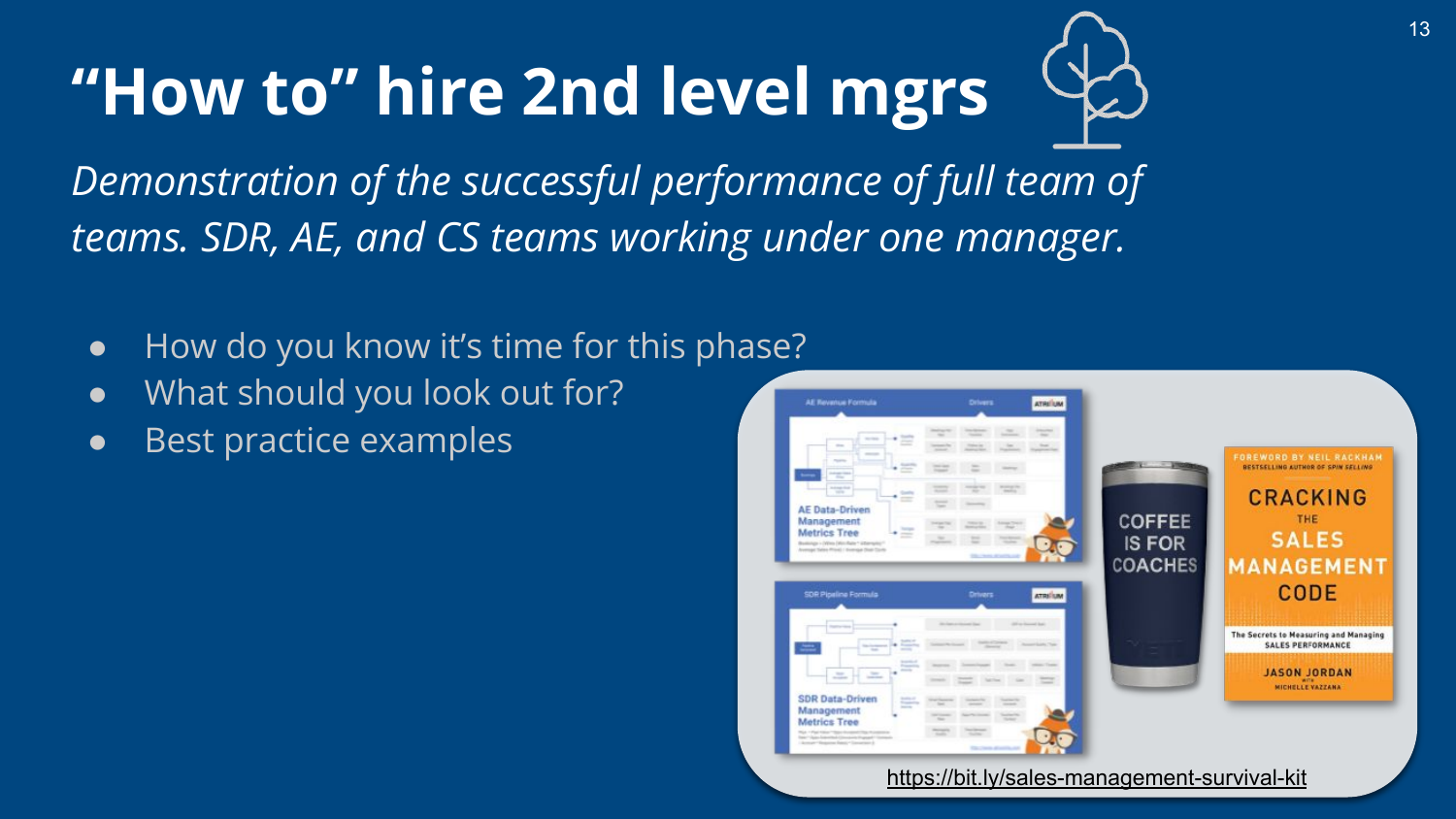# **Resources & Thank You!**

*"How To" Build a Mini Sales Team*

- [Sales Management 101](https://docs.google.com/document/d/1V3MCLqv1yH4wbINIz7QUFM8w4X2ziSWs-zzy8nA-NE0/edit?usp=sharing)
- **[Founding Sales](https://salesnerds.atriumhq.com/founding-sales)**
- **[Accord](https://inaccord.com/)**

**ATRILUM** 

*"How To" Max Out 1st Sales Team*

- [SaaS Sales Staff Model](https://kazanjy.svbtle.com/saas-sales-staffing-and-scaling-model)
- [Scaled Sales Onboarding](http://www.forentrepreneurs.com/onboarding/)
- [Predictable Revenue](https://www.amazon.com/Predictable-Revenue-Business-Practices-Salesforce-com/dp/0984380213)
- [Atrium](http://atriumhq.com/)
- **•** [Sales Leader Survival Kit](https://bit.ly/sales-leader-survival-kit)

*"How To" Hire a 2nd Level of Managers*

- [Sales Hiring](http://firstround.com/review/the-anatomy-of-the-perfect-sales-hiring-process/)
- [Sales Onboarding](http://firstround.com/review/youre-losing-hundreds-of-thousands-of-dollars-because-of-poor-sales-onboarding/)
- [Sales Scaling Model](https://kazanjy.svbtle.com/saas-sales-staffing-and-scaling-model)
- [Sales Mgr Survival Kit](https://bit.ly/sales-management-survival-kit)







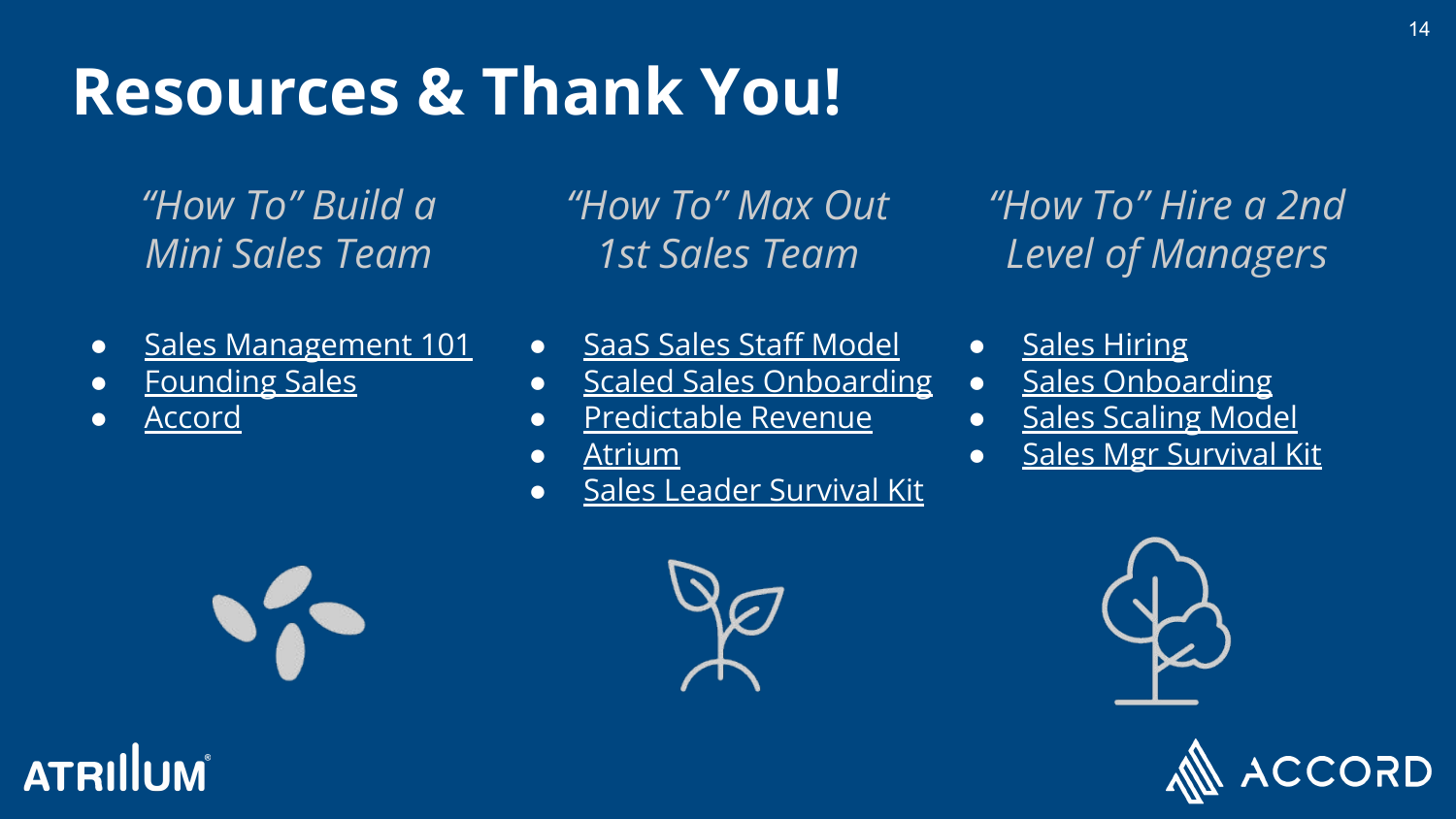# **Appendix**



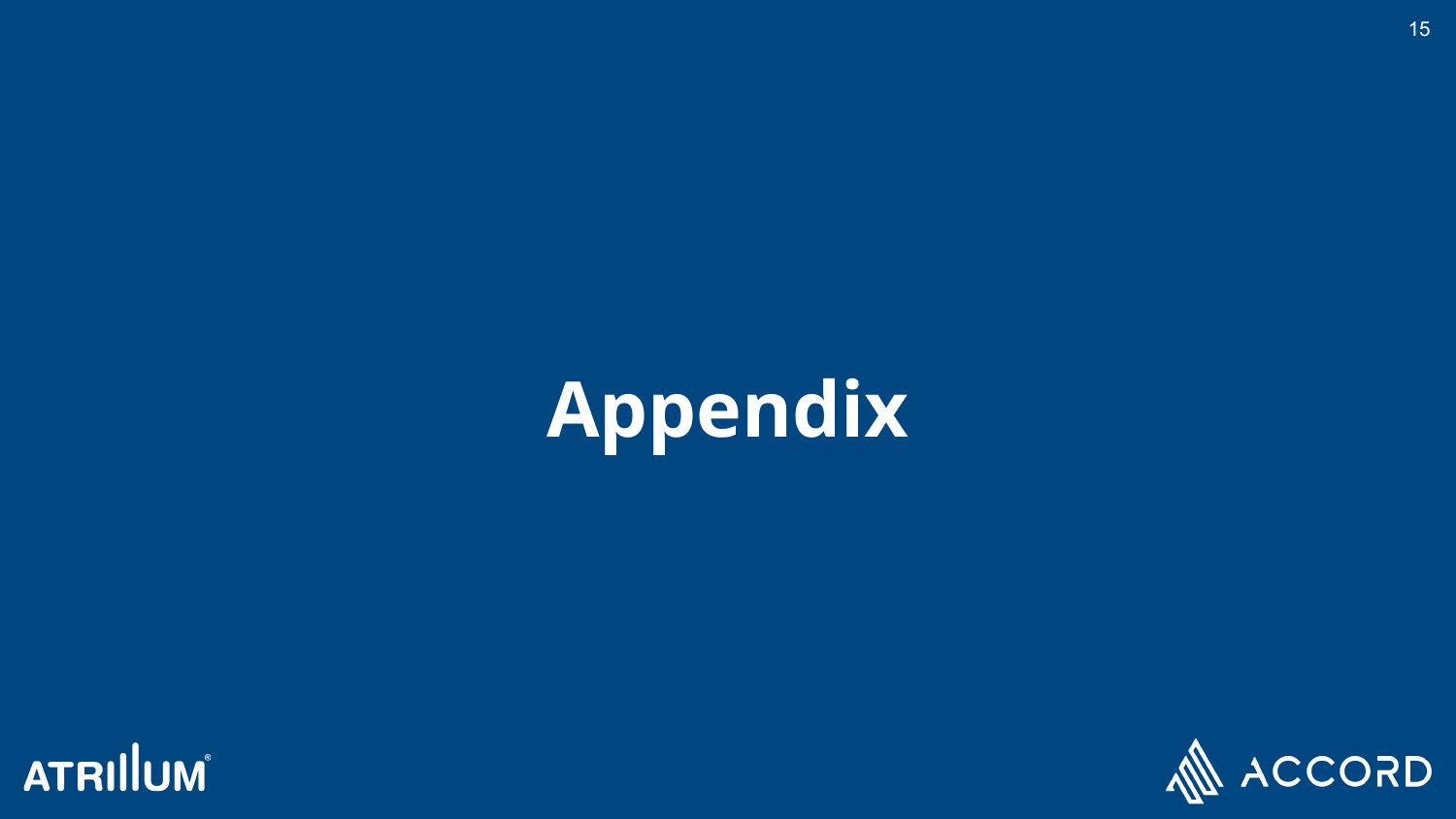**PROOF OF COHESIVE UNIT OF REVENUE PRODUCTION & RETENTION** 

Prove successful performance of a "complete unit" of revenue production, including lead gen, selling & closing, & onboarding.

#### Key Activities:

Continued orchestration refinement and management. Continued sales tooling creation. Hiring of a dedicated customer success staffer. Founder is spending nearly all time hiring, onboarding, training, and managing.

**Tools used** All previous, plus refined managerial playbook. A set of meetings for operational cadence. Sales process, handoffs, and CRM.

Who does them? Founder is now out of day to day selling. A single unit of "revenue" production" - whatever that is for your organization. A common example is one SDR, two AEs, a one CSM. This is where you might hire a sales manager / leader, as the next step is to clone this unit a handful of times.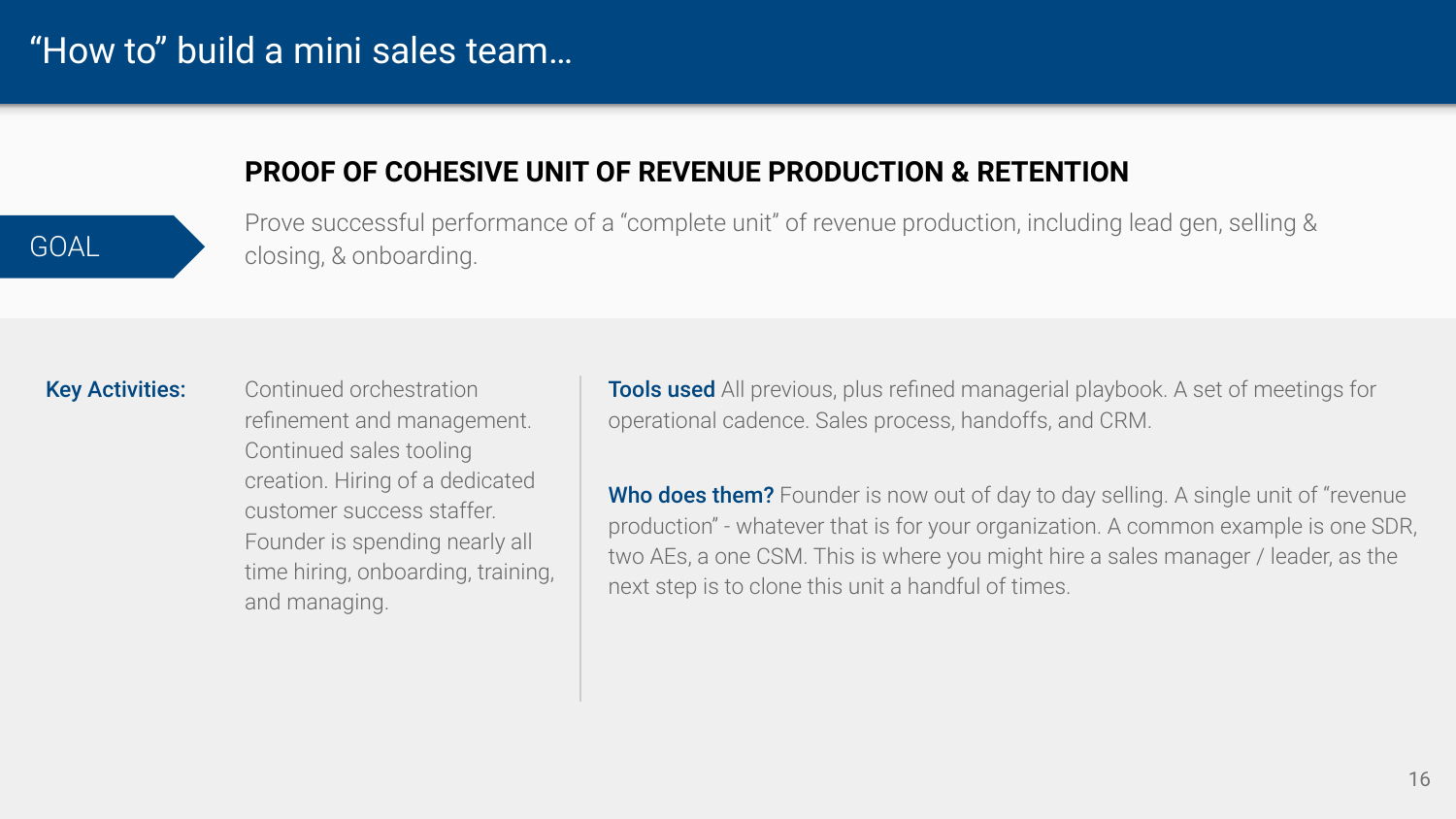### **PROOF OF COHESIVE UNIT OF REVENUE PRODUCTION & RETENTION**

Prove successful performance of a "complete unit" of revenue production & retention, including lead gen, selling & closing, & onboarding.

#### Key Activities:

Continued orchestration refinement and management. Continued sales tooling creation. Hiring of a dedicated customer success staffer. Founder is spending nearly all time hiring, onboarding, training, and managing.

**Exit Criteria** The unit is producing revenue at a predictable rate, all members are hitting their goal KPIs, with smooth handoffs & proper backchecks to prevent dropped balls. You are confident you can now clone this.

**Anti-pattern** In that this pattern is more flexible, it's harder to concretely define an anti pattern. Probably the worst would be scale out of one function, out of line with the others. That is, five AEs, but only one SDR, and one CSM. Or no CSMs. Balance is the key.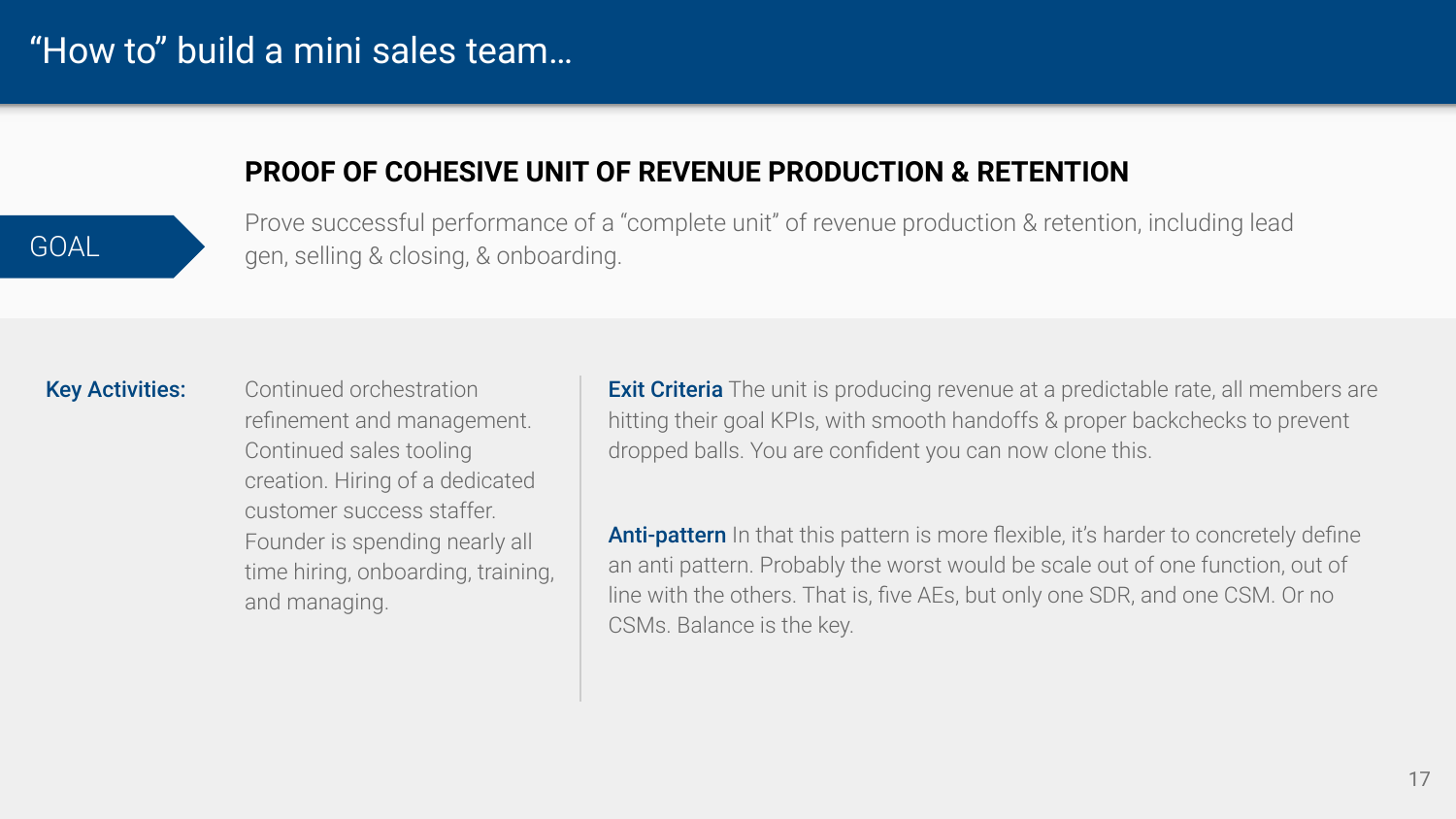#### **INITIAL REVENUE TEAM MAXIMIZATION**

Demonstration of the successful performance of full team of teams. Full complement of AE team, SDR team, CS team, working under one manager.

#### Key Activities:

Same as previous step, but with more managerial complexity.

**Tools used** Same as before, but with more focus on orchestration and managerial tooling & process. Particularly investment in analytics.

Who does them? If you haven't yet hired a sales manager, this is where you might. Alternatively, you might wait until you understand the playbook, and then bring in someone.

**Exit Criteria** The complete unit is producing revenue at a predictable rate, all members are hitting their goal KPIs, and you are confident you can now hand a unit like this to a manager to manage, and start to clone this unit.

Anti-pattern Unclear. Potentially handing the beginnings of this unit off to a manager before fully baking it yourself. Or by racing through this stage to the next one before proving that this stage was successfully achieved.